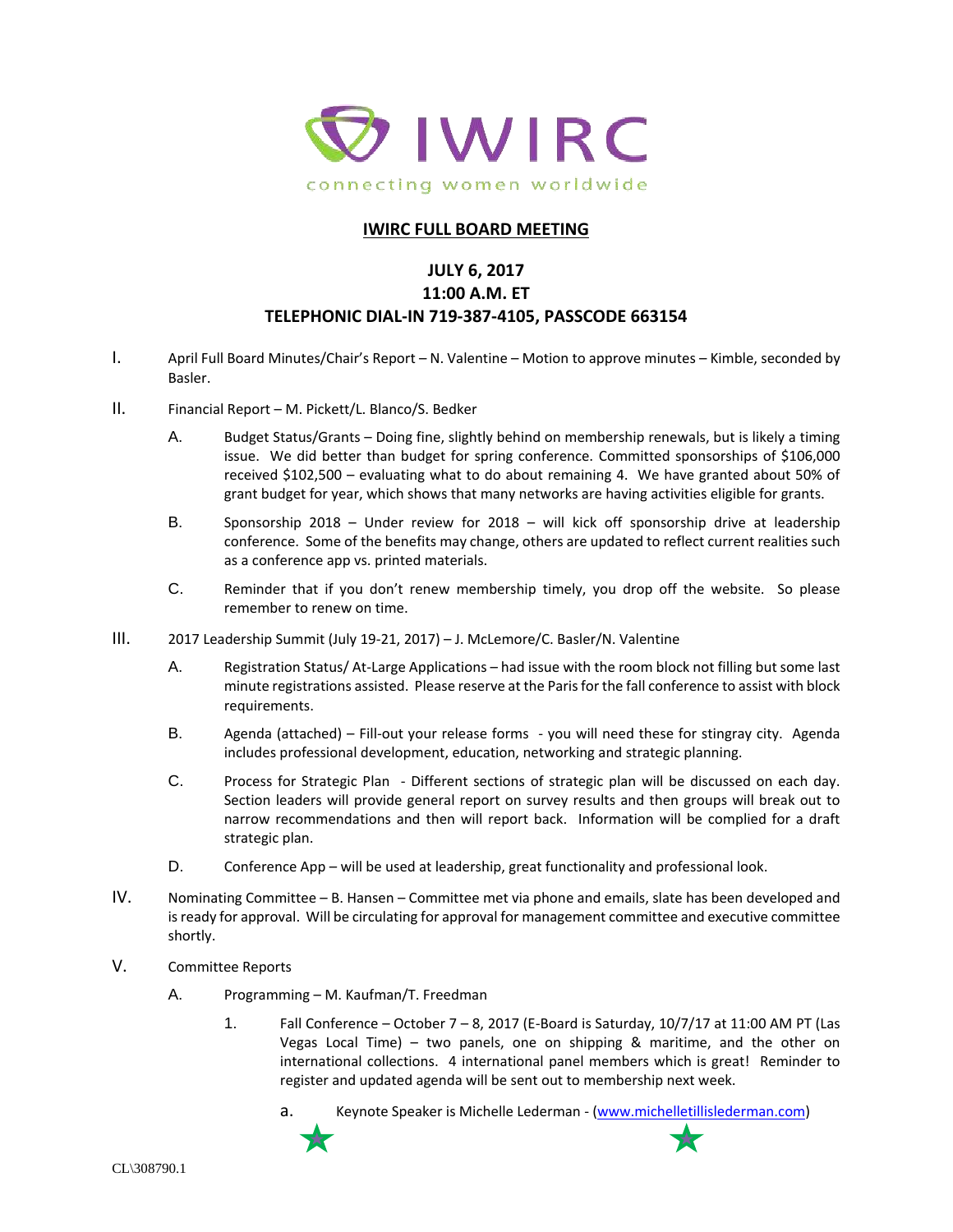#### b. Rising Star Awards - DEADLINE IS AUGUST 4, 2017 - encourage nominations to highlight younger members.

- c. Panels (a) (b) International Collections How to Find Hidden Assets
- d. Intermezzos Canyon Ranch (spa), trapeze, shooting and cooking if you've already registered, recheck to sign up for intermezzos and Saturday dinner. Suggestion to add a charitable activity to intermezzos ad hoc (if not signed up for another intermezzo) – discussion of this for future events will be ongoing.
- e. Plus One Program Repeat for Reception/Dinner/or Luncheon
- B. Communications J. Kimble rising star nominations are open, finalizing member benefit spotlight for newsletter.
- C. U.S. Networks E. Meltzer/M. Hager/N. Valentine starting planning next week for future calls. Working on tips & tricks for networks, including handouts on items such as website, programming etc. Working on 7 networks that haven't filed reports, each has been contacted and requested to file by end of month or rebates will be forfeited. Working to revitalize Houston network. New networks – interest in developing central texas network (Joanna Anderson), reconstituting Michigan network (Western Michigan)(call set up for next week),
- D. Canadian Networks K. Fellowes/M. Wagner Various events planned for the summer.
- E. PacRim Networks –A. Weerasekera/C. D'Alton HK and Singapore very active and lots of events. India had a large event in May to relaunch that was very successful including an all female educational panel. We may have an opportunity to have this panel again virtually given the topic and timeliness of the topic. Working on a Pac-rim regional conference in Singapore in late august. Will have multiple educational sessions and then a cooking class in the evening.
- F. European Networks A. Tashiro/K. McDonald/B. Rumora-Scheltema No update
- G. Membership S. Chandler/L. McKelvey Great applications for additional attendees at leadership conference. Will be making an effort to reach out to Nex-gen participants from NCBJ from last few years to coordinate an event at fall conference as a membership outreach.
- H. Newsletter Deadline for Next Submission is **August 4, 2017** CC Schnapp last newsletter 18 network updates, over 40 member updates, 3 articles, a highlight of gulf coast network and reports on IWIRC at the shore, spring conference, first time attendee report.
- I. UNCITRAL C. Shulman/T. Feil Attended NY session May 10-19, Ilana Volkoz attended as well next session is in Vienna in December. If interested, contact Tinamarie or Carren.
- J. Regional Programming had a recent call. Each network has 2 representatives, about 25% show up for calls. Many events have happened recently – some new events in conjunction with other conferences as well as virtual events. This summer there is a an event with the ABI Southeast, a spa event in New Orleans – co-sponsored with other networks – registration is good. Also will be iwirc/tina's wish events coming up. Trying to circulate information to regional programming team on events to encourage additional attendance in addition to normal emails, newsletter, and iwirc website. People need to be using Eventbrite for all events.
- VI. ABI Winter Leadership Sponsorship of Women's Reception and WOYR Award Presentation 11/30/17- 12/2/17 (La Quinta Resort & Club, Palm Springs, CA) - N. Valentine – we sponsor a women's reception at this event.
- VII. Good and Welfare Discussion of male members interested in supporting organization by being on local boards and advisory boards. General thoughts were that if people are supportive of the organization and the mission and willing to work for the organization, we are supportive.
- VIII. Look forward to seeing everyone at Leadership and thank you for your organizational efforts!